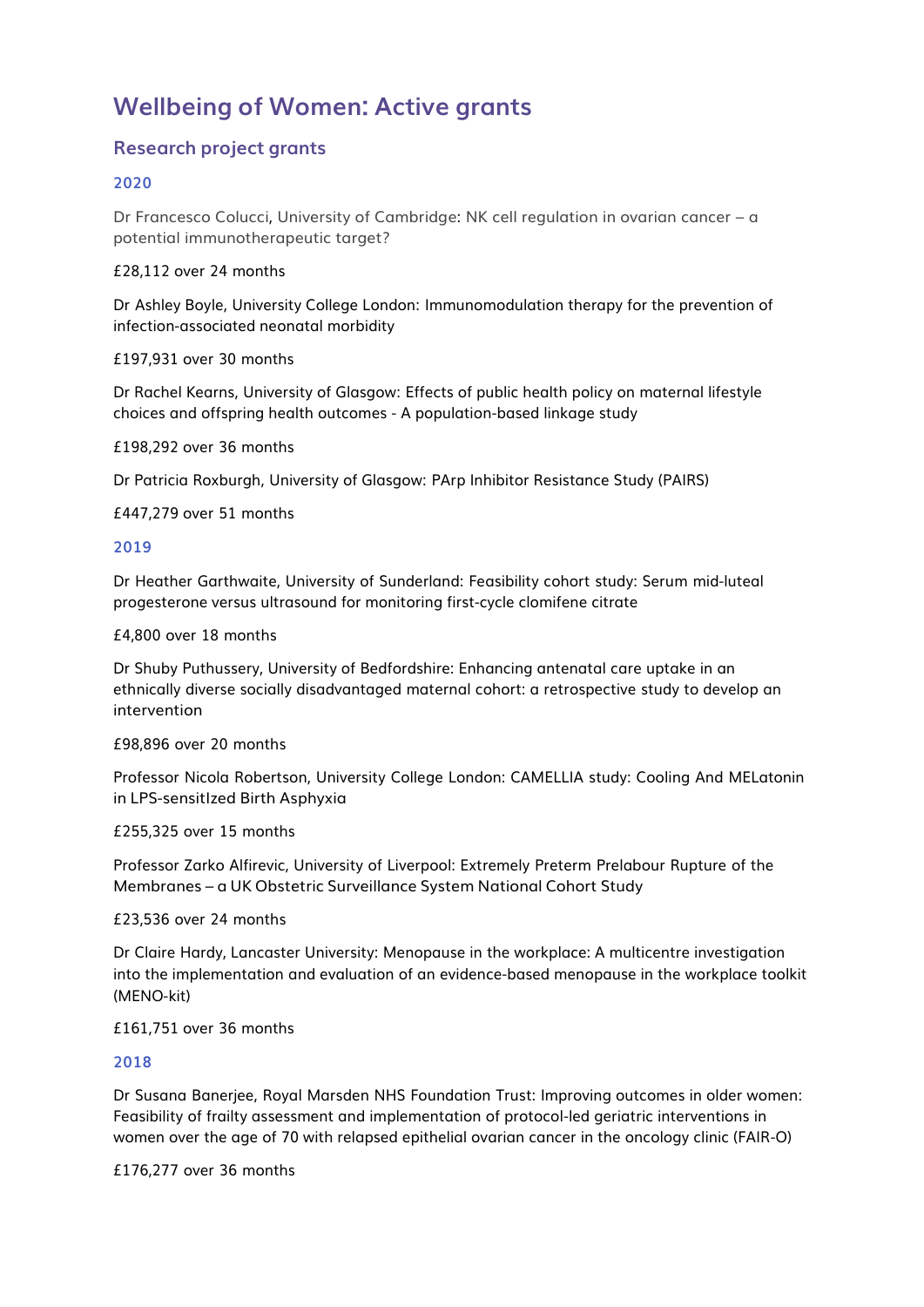Dr Jane Cleal, University of Southampton: Functional gene mapping of the endometrial phenotype involved in successful and unsuccessful pregnancy: combining 3D imaging and single cell transcriptomics

#### £192,724 over 36 months

Professor Dharani Hapangama, University of Liverpool: The EXPEDITE study: metabolomics and cytokine profile analysis in biofluids to develop a non-invasive diagnostic test for ectopic pregnancy

#### £197,039 over 36 months

Professor Molly Stevens and Professor Richard Smith, Imperial College London: A Bioengineering Approach for Treating intrauterine AdhesionS and Helping Endometrial Regeneration (BeAT AsHER)

#### £199,267 over 36 months

#### **2017**

Dr Stamatina Iliodromiti, Queen Mary University of London: Association of birthweight with perinatal, childhood and maternal outcomes: A population based linkage study

£129,549 over 24 months

# **Postdoctoral Research Fellowships**

#### **2021**

Dr Nicola Tempest, University of Liverpool: Personalising treatment for women with recurrent implantation failure through characterising region-specific endometrial abnormalities

#### £29,400 over 30 months

Dr Rosalind Aughwane, University College London: Investigating MRI markers of placental function derived from a multiparametric computational model of placental perfusion in a cohort of early onset Fetal Growth Restricted pregnancies

#### £29,961 over 36 months

#### **2020**

Dr John Allotey, University of Birmingham: Early pregnancy risk factors for stillbirth: An Individual Participant Data meta-analysis

£10,560 over 18 months

Dr Elaine Leung, University of Birmingham: Elucidating the influence of CCL21 on immunotherapies for ovarian cancer

£30,000 over 30 months

Dr Sarah Kitson, University of Manchester: PRECISION-Predicting Risk of Endometrial Cancer In aSymptomatIc wOmeN

#### £29,500 over 36 months

#### **2019**

Dr Kate Navaratnam, University of Liverpool: Maternal pharmacokinetics and pharmacodynamics of benzylpenicillin for prevention of early onset neonatal group B streptococcal infections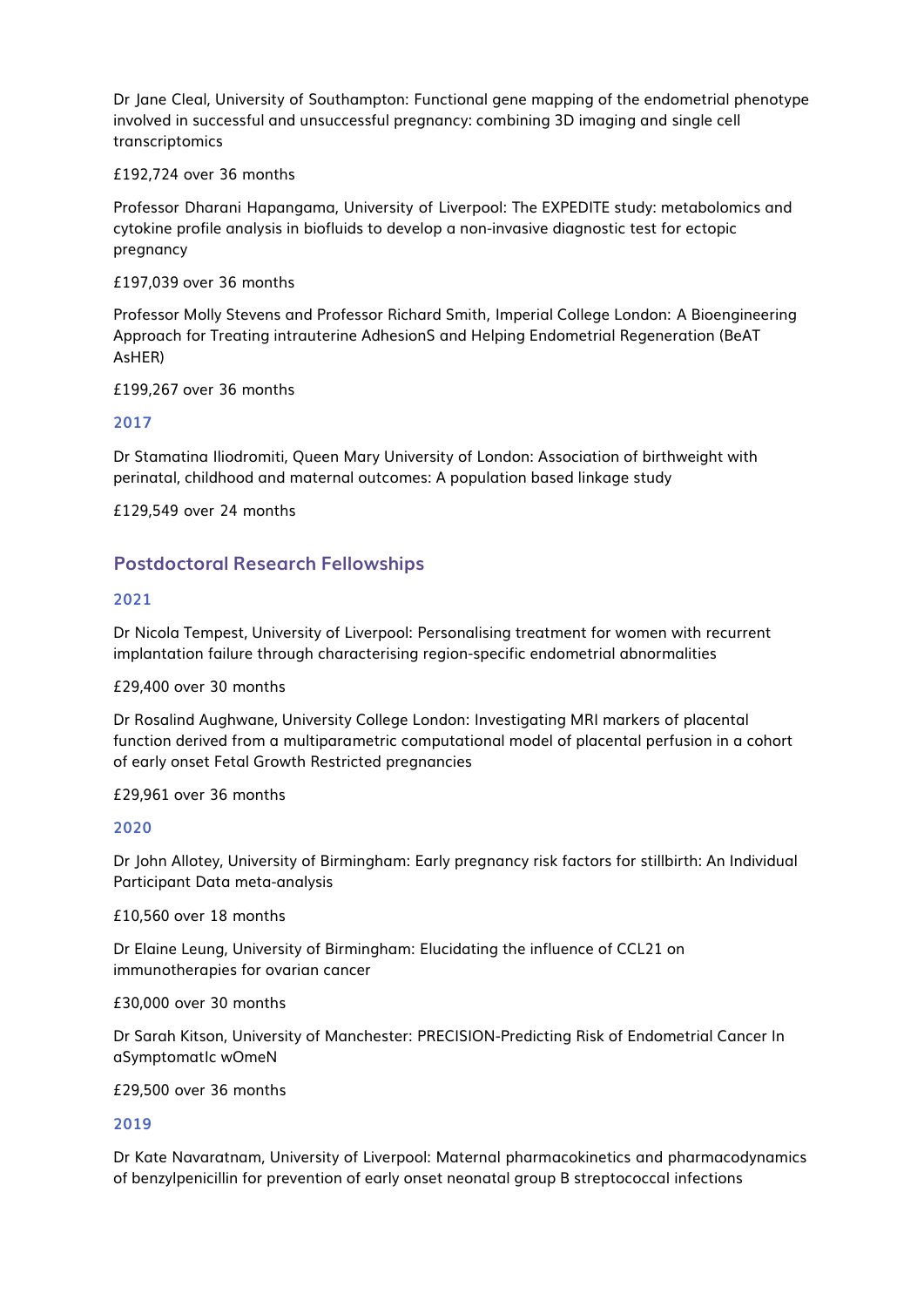#### £29,888 over 36 months

Dr Roseanne Rosario, University of Edinburgh: Pathogenesis of Fragile X-associated premature ovarian insufficiency

£26,247 over 24 months

#### **2018**

Dr James Harris, University College London Hospital: Developing an understanding of maternity healthcare professionals responsiveness to help-seeking behaviours from maternity service users

£11,742 over 18 months

## **Research Training Fellowships**

#### **2021**

Ms Joanne Cull, University of Central Lancashire: EMpowering Pregnant women Affected by Trauma HistorY (EMPATHY): a critical participatory action research study

£254,034 over 36 months

#### **2020**

Dr Samar Elorbany, Queen Mary University of London – Barts Cancer Institute: Characterization of the effect of chemotherapy on tumour immune cells in high-grade serous ovarian cancer (HGSOC)

#### £239,325 over 24 months

#### **2019**

Dr Varsha Jain, University of Edinburgh: Determining the endometrial phenotype of women with abnormal uterine bleeding

£249,991 over 36 months

#### **Entry Level Scholarships**

#### **2021**

Miss Sara Cumming, University of Dundee: Exploring homeless women's experiences of pregnancy whilst in temporary accommodation

£17,742 over 12 months

Dr Melanie Nana, King's College London: Micronutrient deficiency in women with severe hyperemesis gravidarum

£19,676 over 12 months

#### **2020**

Miss Anna Marsh, Bournemouth University: Bridging the gap? An exploration of Midwives' and Women's' use of social media

#### £19,984 over 12 months

Mrs Shona Shinwell, University of Dundee: The experiences and support needs of pregnant women who have had a previous child removed from their care, and of midwives who care for them.